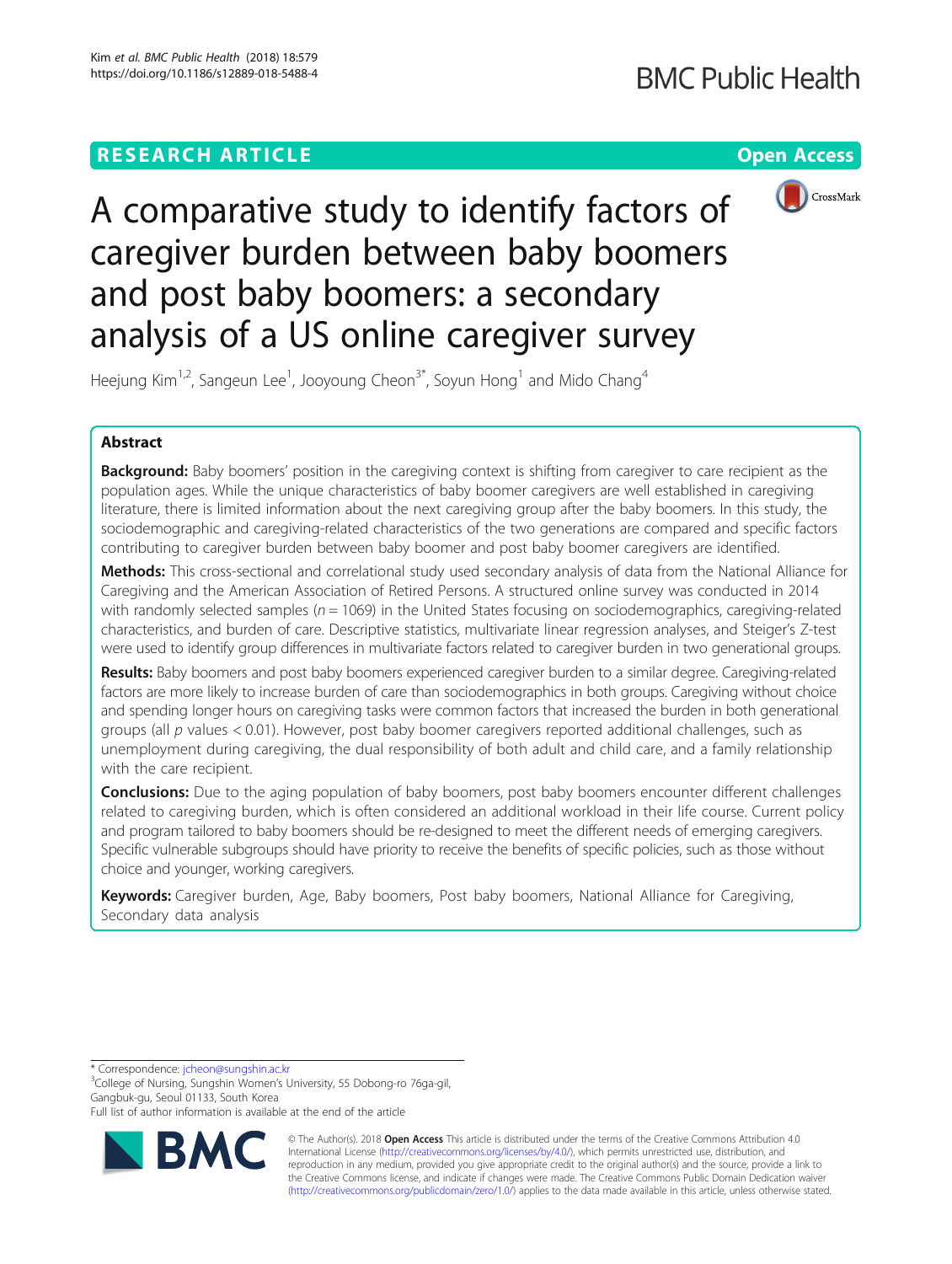# Background

Informal caregiving is more important than ever because of an aging population, increasing healthcare expenditures, and the lifelong impact of chronic diseases. In 2013, seven developed countries established the International Alliance of Carer Organizations to advocate for caregivers' health and to acknowledge their values. The priority action in their strategic plan is to increase awareness of caregiving, with a focus on who caregivers are and what they do worldwide [[1\]](#page-7-0). As a unique cohort due to the cultural shift and historical background [\[2](#page-7-0), [3](#page-7-0)], baby boomer caregivers provide more and longer caregiving for aging parents than ever before as life expectancies increase. In addition, they continue to support their grown children financially, even in adulthood [[4](#page-7-0)–[9](#page-7-0)]. However, baby boomers' position in the caregiving context is shifting from caregiver to care recipient [\[3,](#page-7-0) [7](#page-7-0)] because they are aging as a population  $[10]$  $[10]$ , with high demands on their own health [[4](#page-7-0), [5\]](#page-7-0). In 2015, average ages of informal caregivers and care recipients in the U.S. were 49 and 69 years old, respectively, which indicates that the next generation after baby boomers are expected to play a critical role in informal caregiving.

Caregiving provided by post baby boomers is expected to be different from that of previous generations because of change of culture and family systems. Post baby boomer caregivers were born into smaller families because of the introduction of contraceptives and grew up in a time when divorce rates were high  $[11, 12]$  $[11, 12]$  $[11, 12]$  $[11, 12]$ . Their mothers worked outside the home more compared to the mothers of earlier generations, which led to them being called "latchkey children" [[11](#page-7-0), [12](#page-7-0)]. Parent-child relationships among post baby boomers are weaker than parent-child relationship among baby boomers because of parents' divorces, remarriages, and multipartnerships [[12,](#page-7-0) [13\]](#page-7-0).

Although the unique characteristics of baby boomer caregivers are well established in terms of their health problems, financial hardships, and role perceptions [[5,](#page-7-0) [6,](#page-7-0) [14](#page-7-0)], healthcare providers and policy makers have paid less attention to upcoming caregivers who will care for baby boomers. Baby boomers might expect high levels of informal caregiving because they have provided their offspring strong support [\[9,](#page-7-0) [15](#page-7-0)]. However, there is limited information on the next caregiving group after the baby boomer generation [[9](#page-7-0), [11](#page-7-0), [14](#page-7-0)]. Only two studies have examined generation differences between baby boomers and post baby boomers; however, they examined generational differences in self-rated health [\[16\]](#page-7-0) and work-family conflict [[17](#page-7-0)].

In addition, caregivers need to perform diverse roles across the life span in terms of family-work balance [\[18](#page-7-0)]. Different factors of increasing burden of care seem to be associated with levels of family involvement, caregiving duties, and different challenges caregivers encounter at specific points in their lifespan [[19](#page-8-0)–[21](#page-8-0)]. Younger caregivers want to be more active when participating in social activities, enjoying leisure, or performing working tasks compared to older caregivers, while older caregivers feel responsible for prioritizing the caregiving role rather than their social roles  $[20, 22]$  $[20, 22]$  $[20, 22]$  $[20, 22]$ . However, it is questionable whether this trend will continue, because of baby boomers' unique characteristics in pursuing independence, autonomy, and strong healthcare needs [[4](#page-7-0), [5\]](#page-7-0). Moreover, most previous studies examined informal caregivers of persons living with specific diseases, such as dementia  $[23]$  $[23]$  and cancer  $[24]$  $[24]$  $[24]$ , thus it is difficult to apply study findings to the overall caregiving population [[23](#page-8-0)–[25\]](#page-8-0). Therefore, the objectives of this study are to examine the sociodemographic and caregivingrelated differences between baby boomer caregivers and post baby boomer caregivers and to compare the contributing factors to caregiver burden between two generations.

# Methods

# Design

This cross-sectional, correlational study incorporated secondary data analysis of the National Alliance for Caregiving (NAC) and the American Association of Retired Persons (AARP) [[2\]](#page-7-0) database.

# Samples and procedure of secondary data analysis

For the secondary data analysis, an exempt status was obtained through the Institutional Review Board based on the use of de-identifiable data. Informal caregivers were defined as persons providing unpaid care or assistance based on needs or performing housework for those whom the respondent knew  $[4]$  $[4]$ . To compare two generational groups of caregivers, we categorized baby boomers born between 1946 and 1964 and post baby boomers born after 1964 using the U.S. nationally representative samples. In the primary data of the NAC and AARP survey, a nationally representative sample in the U.S.  $(N = 7660)$ was selected based on (1) a random selection of telephone numbers and residential addresses and (2) oversampling of racial and ethnic minority groups [[26](#page-8-0)]. The analysis included 1069 persons after excluding those who did not meet eligibility criteria (see Fig. [1](#page-2-0)).

For primary data collection in the NAC and AARP survey, a standardized online questionnaire was administered via a computer-aided Web interviewing system, in English or Spanish, in September 2014 after obtaining informed consent  $[26]$  $[26]$ . The variables for this secondary data analysis were selected from the 2015 NAC and AARP data according to Pearlin's Stress Process model (see Fig. [2](#page-2-0)) [\[27\]](#page-8-0). First, caregivers' sociodemographics included age, gender, race/ethnicity, marital status, a relationship to the care recipient, education, co-resident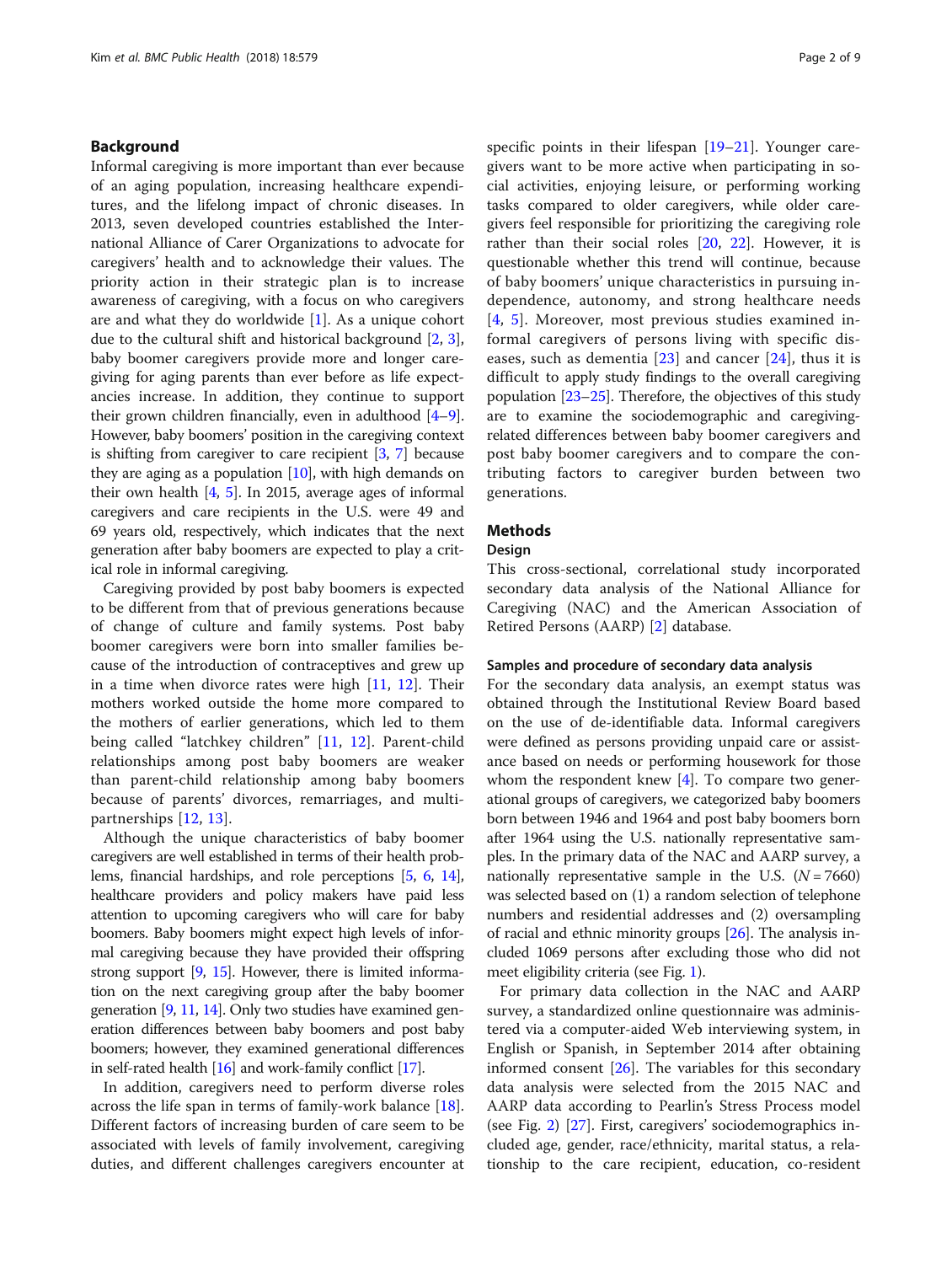<span id="page-2-0"></span>

status with care recipients, annual household income, and residence area. Household income was dichotomized based on U.S. \$50,000 per year, which is considered the median income level [[28\]](#page-8-0). Second, information on caregiving included (1) caregiving hours spent on care recipients per week, (2) current caregiving during the past 12 months, (3) primary caregiving with or without secondary caregivers, (4) lack of choice to take the caregiving role, (5) employment during caregiving, and

(6) dual responsibility for both adult and child care. Third, self-reported caregiver burden consisted of three items—physical strain, emotional stress, and financial hardship—as the previous studies used to assess the health of caregivers more comprehensively [[14,](#page-7-0) [15\]](#page-7-0). Each item was measured on a 5-point Likert scale (1 = not at all a strain/stressful/hardship; 5 = very much a strain/ stressful/hardship). A composite score was computed with the mean of the three items, consistent with the

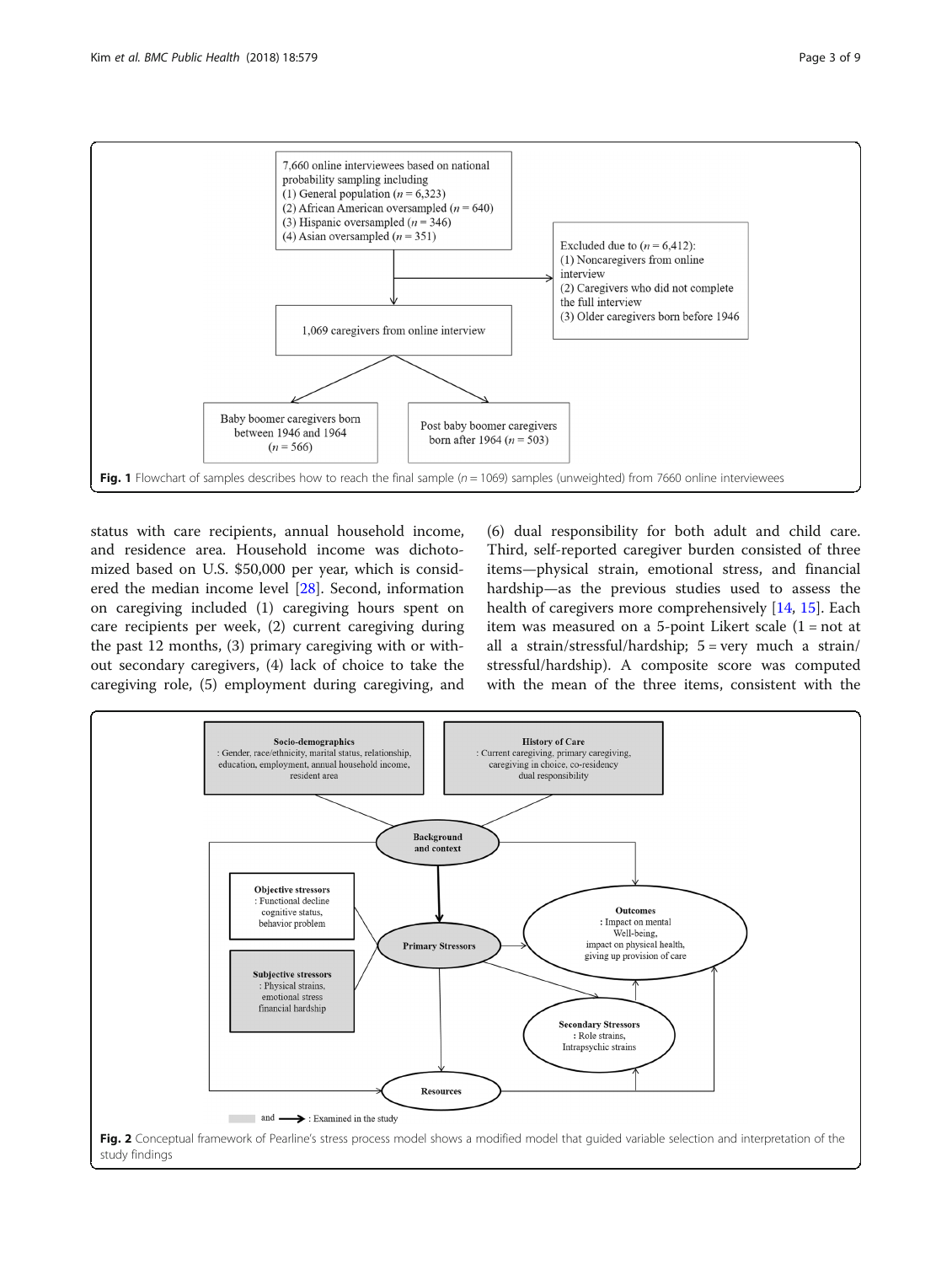NAC and AARP report and a previous study [[29\]](#page-8-0) (Cronbach's alpha  $= 0.73$ ).

## Analysis

Descriptive statistics included means with standard deviations and weighted percentages. Independent t-tests (or Mann Whitney U-tests) and  $\chi^2$ -tests were used to compare sociodemographic and caregiving characteristics between two groups. Multivariate linear regression and Fisher's and Steiger's Z-tests [\[30\]](#page-8-0) were used to identify and compare significant predictors of caregiver burden between the two groups. The Z-test is computed as  $(Z_1-Z_2)$ /  $SE_{ZD}$  and  $SE_{ZD}$  = squared root of  $[1 / (n1-3) + 1 / (n2-3)].$ The number of hours of caregiving per week was transformed using a natural log function considering univariate normality. There was no concern regarding (1) linearity between caregiving burden and the transformed variable of the number of hours of caregiving per week and (2) multicollinearity among independent variables. All statistical analyses were performed using IBM SPSS 23.0 with the significance level set at .05, two-tailed. A single-stage population weighting was used to increase generalizability of the study findings to national caregivers at the population level. The population weighting was based on information of initially screened and randomly selected

respondents. Each score was calculated based on age, sex, and race/ethnicity information extracted from the 2014 Current Population Survey conducted by the U.S. Census Bureau [[26](#page-8-0)].

# Results

# Sociodemographic differences between baby boomer and post baby boomer caregivers

The average age of the caregivers was  $42.25$  (*SD* = 13.78) and ranged from 18 to 68. The average age in the baby boomer group was  $57.90$  ( $SD = 5.28$ ), while that in the post baby boomer group was  $34.75$  (SD = 9.00). The majority of caregivers were female, non-Hispanic Caucasian, married or partnered, had more than a high school education, were employed, and lived in urban areas. Half of the caregivers had an annual household income of more than \$50,000 and were the care recipient's child or grandchild (see Table 1). Compared to post baby boomer caregivers, baby boomer caregivers were likely to be non-Hispanic Caucasian, married or living with a partner, and living with more household income than \$50,000 per year ( $p \le 0.01$ ). Employment during caregiving was lower in the baby boomer group than in the post baby boomer group  $(x^2 = 11.34, p < 0.01)$ . Baby boomer and post baby boomer caregivers were the care recipients' child or

**Table 1** Comparison of sociodemographic characteristics of informal caregivers in the two generational groups

| Variables                      | Levels                    | All (weighted %) | Baby boomer group<br>(weighted %) | Post baby boomer group<br>(weighted %) | $x^2$ | $p$ value |
|--------------------------------|---------------------------|------------------|-----------------------------------|----------------------------------------|-------|-----------|
| Gender                         | Male                      | 40.94            | 38.45                             | 43.01                                  | 2.24  | 0.15      |
|                                | Female                    | 59.06            | 61.55                             | 56.99                                  |       |           |
| Race/ethnicity                 | NH Caucasian              | 59.36            | 71.10                             | 49.65                                  | 51.19 | < 0.001   |
|                                | NH African American       | 13.48            | 9.49                              | 16.78                                  |       |           |
|                                | Hispanic                  | 18.36            | 12.03                             | 23.60                                  |       |           |
|                                | NH Asian or others        | 8.80             | 7.38                              | 9.97                                   |       |           |
| Marital status                 | Married or partnered      | 65.01            | 69.51                             | 61.25                                  | 7.66  | 0.01      |
|                                | No partner                | 34.99            | 30.49                             | 38.75                                  |       |           |
| Relation to the care-recipient | Spouse or partner         | 8.03             | 10.55                             | 5.95                                   | 37.20 | < 0.01    |
|                                | Parents or grandparents   | 4.11             | 7.59                              | 1.22                                   |       |           |
|                                | Child or grandchild       | 54.49            | 50.21                             | 58.04                                  |       |           |
|                                | Other relative            | 19.41            | 19.41                             | 19.41                                  |       |           |
|                                | Non-relative              | 13.96            | 12.24                             | 15.38                                  |       |           |
| Education                      | Up to high school         | 35.11            | 34.74                             | 35.43                                  | 0.05  | 0.85      |
|                                | College level or higher   | 64.89            | 65.26                             | 64.57                                  |       |           |
| Co-residence                   | Live with care-recipients | 32.75            | 31.06                             | 34.16                                  | 1.12  | 0.32      |
|                                | Live separately           | 67.25            | 68.94                             | 65.84                                  |       |           |
| Household poverty              | Less than \$50,000        | 46.70            | 40.21                             | 52.10                                  | 14.73 | < 0.01    |
|                                | More than \$50,000        | 53.30            | 59.79                             | 47.90                                  |       |           |
| Residence area                 | Urban                     | 84.73            | 83.16                             | 86.04                                  | 1.67  | 0.23      |
|                                | Rural                     | 15.27            | 16.84                             | 13.96                                  |       |           |

NH Non-Hispanic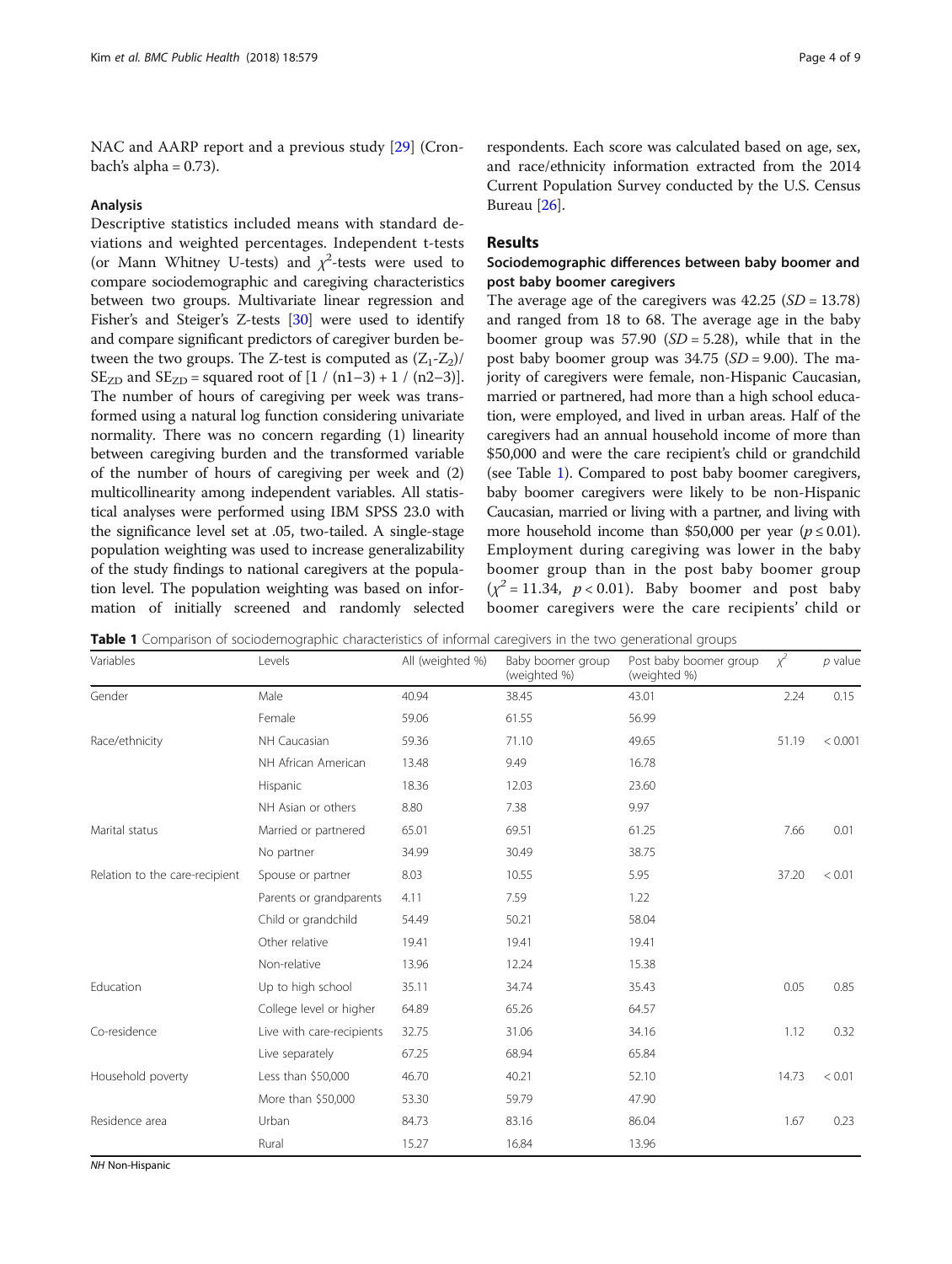grandchild; however, baby boomers were more likely to be a spouse or parent of the care recipient ( $\chi^2$  = 37.20,  $p < 0.01$ ). There were no significant differences in gender, education, and residential area between the two generational groups.

# Caregiving-related differences in two caregiving groups

Caregivers spent an average of  $24.42$  (*SD* = 29.18) hours weekly on caregiving. The baby boomer group spent 4 h more on caregiving  $(M = 25.76, SD = 29.43)$  than the post baby boomer group ( $M = 21.73$ , SD = 27.69,  $p < 0.01$ ). Baby boomers reported higher levels of caregiver burden  $(M = 2.64, SD = 1.03)$  compared to post baby boomers  $(M = 2.56, SD = 1.04, p < 0.04)$ . Both generational groups were currently providing caregiving, living separately from the care recipient, and taking care of adult care recipients only; however, these tendencies were stronger in baby boomer caregivers than in post baby boomer caregivers. Post baby boomers were likely to be primary caregivers rather than secondary caregivers, but they chose to be caregivers based on their own decision. Caring for both adult and child recipients was significantly higher in the post baby boomers (22.90%) compared to the baby boomer group (6.95%,  $\chi^2$  = 50.00,  $p < 0.001$ , see Table 2).

# Model comparison of caregiver burden between two generational groups

As shown in Table [3](#page-5-0), the model of caregiver burden for baby boomers significantly explained 18% of the variance, which was lower than 21% in the model for the post baby boomers ( $p < 0.001$ ) after controlling for age. In both generational groups, caregiving-related characteristics (Block 2) explained 2.5 times as much of the variance in caregiver burden as sociodemographic characteristics (Block 1). A comparison of the two generational groups was conducted by applying the model derived from the baby boomer group (direct  $R^2 = 0.44$ ) to the data from the post baby boomer group (crossed  $R^2$  = 0.44). However, two models were not statistically different ( $Z = 1.16$ ,  $p = 0.25$ ).

After controlling for caregivers' socio-demographic characteristics including age, caregiving without choice was identified as the most significant factor between the two generational groups ( $\beta$  = 0.29 in baby boomer group and  $\beta$  = 0.31 in the post baby boomer group,  $p < 0.01$ ) to similar degrees  $(Z = -0.47, p = 0.32)$ . The number of hours of caregiving was another common factor contributing to caregiver burden in both generational groups ( $\beta$  = 0.26 in the baby boomer group and  $\beta$  = 0.16 in the post baby boomer group,  $p < 0.01$ ) to similar degrees  $(Z = 1.65, p = 0.05)$ . Employment during caregiving showed a statistically significant difference  $(Z = 1.65$ ,  $p = 0.05$ : the post baby boomers reported lower levels of burden when they were employed during caregiving; however, baby boomers reported a higher burden during employment.

In addition, few differences in individual factors were reported. First, Hispanic baby boomers reported lower levels of caregiver burden than non-Hispanic Caucasians  $(\beta = -0.09, p = 0.04)$ . Second, relationships between caregivers and care recipients were identified as a significant factor of caregiver burden in the post baby boomer group, but not for baby boomers. Compared to nonfamily caregivers, family caregivers in the post baby boomer group reported higher levels of burden when the care recipient was a spouse, child, or other relative (respectively,  $β = 0.11, 0.19$ , and 0.12; all *p* values < 0.01). In addition, the post baby boomer group reported higher levels of burden when they took care of both adults and children simultaneously compared to those responsible for adult care recipients only ( $\beta$  = 0.11,  $p$  < 0.01).

# **Discussion**

In this study, caregiving-related factors were more likely to increase burden than sociodemographics, specifically, caregiving without choice and longer hours spent on

Table 2 Caregiving-related characteristics of informal caregivers between the two generational groups

| Variables                  | Levels                         | All (weighted %) | Baby boomer<br>group (weighted %) | Post baby boomer<br>group (weighted %) | $X^2$ | p value |
|----------------------------|--------------------------------|------------------|-----------------------------------|----------------------------------------|-------|---------|
| Current caregiving         | Currently providing            | 54.87            | 58.74                             | 51.66                                  | 5.26  | 0.02    |
|                            | Provided in the past 12 months | 45.13            | 41.26                             | 48.34                                  |       |         |
| Primary caregiving         | Primary provider               | 61.10            | 59.07                             | 62.79                                  | 1.50  | 0.23    |
|                            | Non-primary provider           | 38.90            | 40.93                             | 37.21                                  |       |         |
| Caregiving lack of choice  | Lack of choice                 | 50.00            | 55.79                             | 45.17                                  | 11.68 | < 0.01  |
|                            | Caregiving by choice           | 50.00            | 44.21                             | 54.83                                  |       |         |
| Employed during caregiving | Employed during caregiving     | 68.13            | 62.82                             | 72.55                                  | 11.34 | < 0.01  |
|                            | Unemployed during caregiving   | 31.87            | 37.18                             | 27.45                                  |       |         |
| Dual responsibility        | Adult care only                | 84.34            | 93.05                             | 77.10                                  | 50.00 | < 0.001 |
|                            | Both adult and child care      | 15.66            | 6.95                              | 22.90                                  |       |         |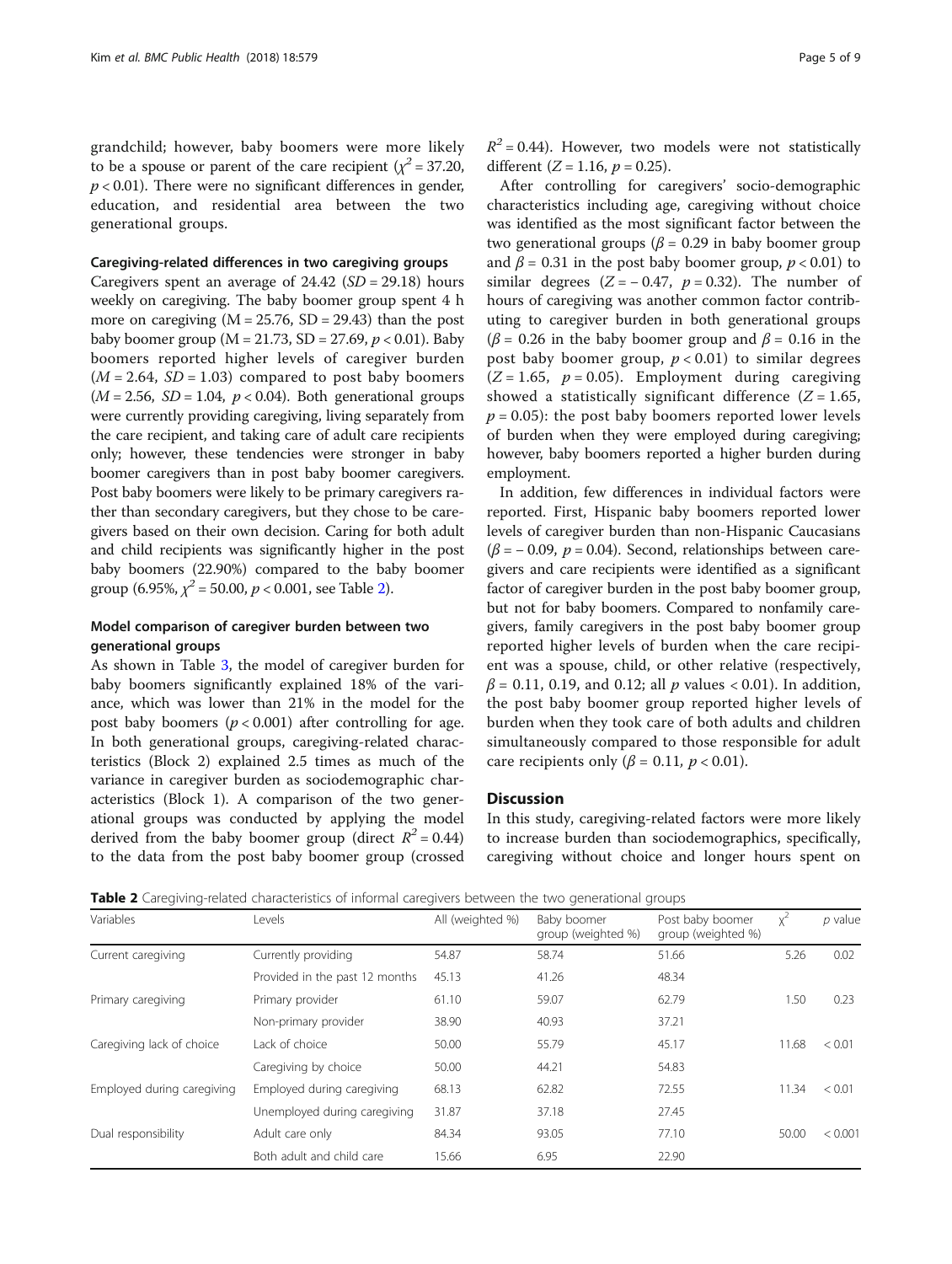<span id="page-5-0"></span>

|                                                                         |                                                |                                                                                                                                                                                                                            | Baby boomer group |                |         | Post baby boomer group |      |                        |                      | Comparison of regression coefficients |
|-------------------------------------------------------------------------|------------------------------------------------|----------------------------------------------------------------------------------------------------------------------------------------------------------------------------------------------------------------------------|-------------------|----------------|---------|------------------------|------|------------------------|----------------------|---------------------------------------|
| <b>Blocks</b>                                                           | Variables                                      |                                                                                                                                                                                                                            | $\infty$          | UH             | beta    | $\infty$               | UH   | beta                   | SE <sub>b-diff</sub> | $\overline{\mathsf{N}}$               |
| Block 1. Sociodemographic                                               | Gender                                         | Female                                                                                                                                                                                                                     | $-0.08$           | 0.09           | $-0.04$ | $-0.03$                | 0.08 | ioo                    | 0.12                 | $-0.42$                               |
| factors                                                                 | Race-ethnicity                                 | NH African-Americans                                                                                                                                                                                                       | $-0.02$           | 0.18           | 0.00    | $0.07\,$               | 0.12 | 0.02                   | 0.22                 | $-0.42$                               |
|                                                                         |                                                | Hispanics                                                                                                                                                                                                                  | $-0.31*$          | 0.15           | $-0.09$ | $-0.13$                | 0.10 | $-0.05$                | 0.18                 | $-1.00$                               |
|                                                                         |                                                | NH Asian and others                                                                                                                                                                                                        | 0.12              | 0.19           | 0.03    | $-0.06$                | 0.16 | $-0.02$                | 0.25                 | 0.72                                  |
|                                                                         | Marital status                                 | Not married or partnered                                                                                                                                                                                                   | 0.03              | $\overline{C}$ | 0.01    | $-0.14$                | 0.09 | $-0.07$                | 0.14                 | 1.20                                  |
|                                                                         | Relationship to the care<br>recipient          | Spouse                                                                                                                                                                                                                     | 0.31              | 0.23           | 0.09    | $0.47*$                | 0.22 | 0.11                   | 0.32                 | $-0.50$                               |
|                                                                         |                                                | Child                                                                                                                                                                                                                      | 0.28              | 0.15           | 0.14    | $0.40**$               | 0.13 | 0.19                   | 0.20                 | $-0.60$                               |
|                                                                         |                                                | Parent                                                                                                                                                                                                                     | 0.41              | 0.21           | 0.11    | 0.11                   | 0.38 | 0.01                   | 0.43                 | 0.69                                  |
|                                                                         |                                                | Other relative                                                                                                                                                                                                             | 0.09              | $\frac{1}{2}$  | 0.04    | $0.32*$                | 0.15 | 0.12                   | 0.23                 | $-1.01$                               |
|                                                                         | Co-residence                                   | Live separately                                                                                                                                                                                                            | 0.10              | 0.12           | 0.05    | 0.11                   | 0.10 | 0.05                   | 0.16                 | $-0.06$                               |
|                                                                         | Household poverty                              | Less than \$50,000 yearly                                                                                                                                                                                                  | 0.05              | 0.10           | 0.02    | 0.08                   | 0.09 | 0.04                   | 0.13                 | $-0.22$                               |
| Block 2. Caregiving-related<br>factors                                  | Caregiving hours spent<br>weekly               |                                                                                                                                                                                                                            | $0.17***$         | 0.03           | 0.26    | $0.10***$              | 0.03 | 0.16                   | 0.04                 | 1.65                                  |
|                                                                         | Current caregiving                             |                                                                                                                                                                                                                            | $-0.02$           | 0.09           | $-0.01$ | $-0.08$                | 0.08 | $-0.04$                | 0.12                 | 0.50                                  |
|                                                                         | Primary caregiving                             |                                                                                                                                                                                                                            | $-0.11$           | 0.10           | $-0.05$ | 0.08                   | 0.09 | 0.04                   | 0.13                 | $-1.41$                               |
|                                                                         | Caregiving lack of choice                      |                                                                                                                                                                                                                            | $0.59***$         | 0.09           | 0.29    | $0.65***$              | 0.09 | 0.31                   | 0.13                 | $-0.47$                               |
|                                                                         | Employed during caregiving                     |                                                                                                                                                                                                                            | 0.11              | 0.09           | 0.05    | $-0.19*$               | 0.09 | $-0.08$                | 0.13                 | $2.36*$                               |
|                                                                         | Dually responsible for adult<br>and child care |                                                                                                                                                                                                                            | 0.24              | 0.18           | 0.06    | $0.27**$               | 0.10 | $\frac{1}{\mathrm{d}}$ | 0.21                 | $-0.15$                               |
| Adjusted R <sup>2</sup>                                                 | $\Delta R^2$ for Block 1                       |                                                                                                                                                                                                                            | $0.05***$         |                |         | $0.06***$              |      |                        | $-0.27$              |                                       |
|                                                                         | $\Delta R^2$ for Block 2                       |                                                                                                                                                                                                                            | $0.13***$         |                |         | $0.15***$              |      |                        | $-0.53$              |                                       |
|                                                                         | Total                                          |                                                                                                                                                                                                                            | $0.18***$         |                |         | $0.21***$              |      |                        | $\frac{1}{10}$       |                                       |
| ${}^*\!p < 0.05,$ ${}^*\!{}^*\!p < 0.01,$ ${}^*\!{}^*\!{}^*\!p < 0.001$ |                                                | SE Standard Error, B unstandardized regression coefficient, SE <sub>brain</sub> difference in standard error of unstandardized regression coefficient, Z Steiger's Z, NH Non-Hispanic, AR <sup>P</sup> change of R-squared |                   |                |         |                        |      |                        |                      |                                       |

Table 3 Results of multiple regression analyses **Table 3** Results of multiple regression analyses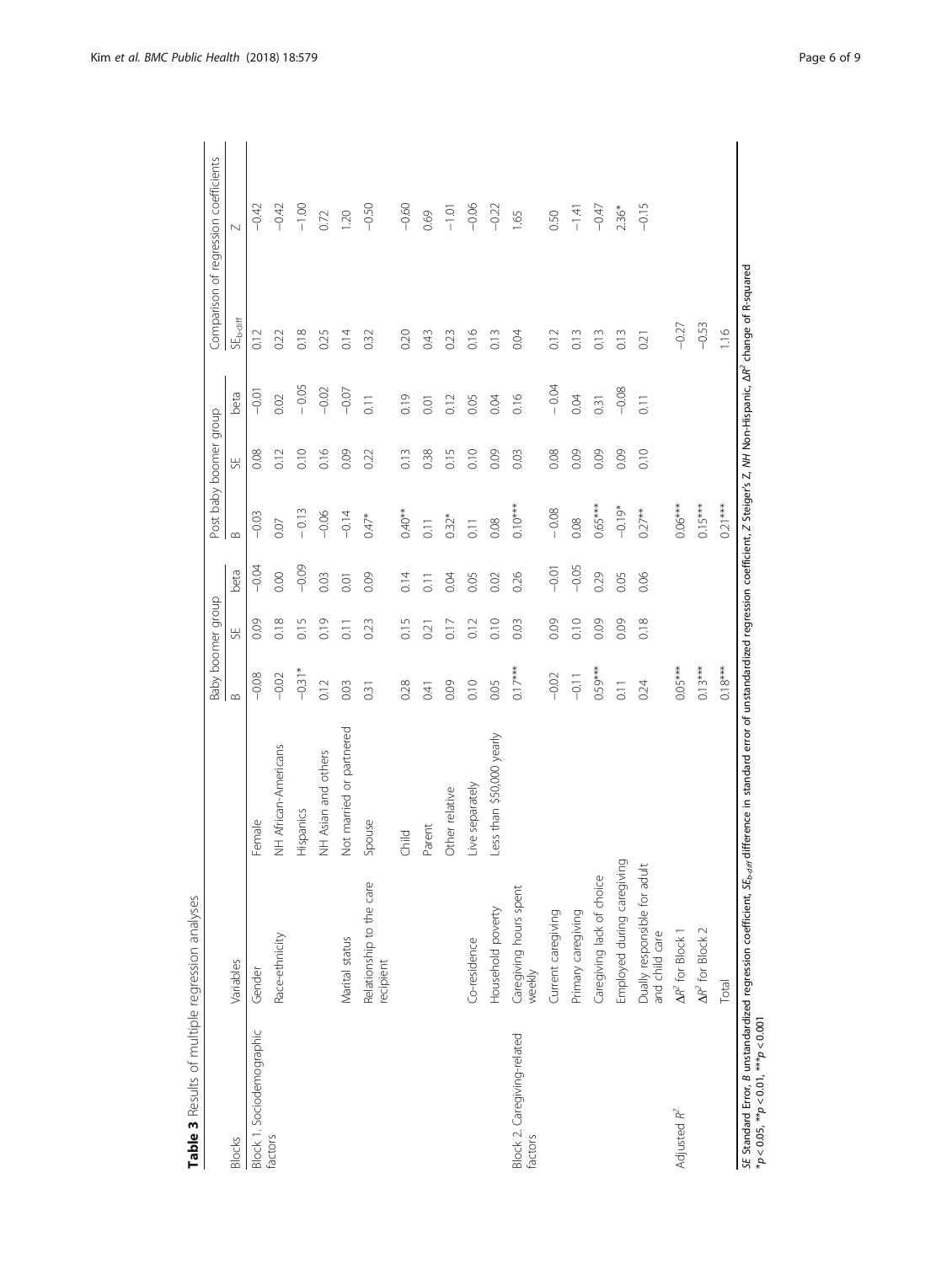caregiving in both generational groups. However, post baby boomers reported additional challenges during caregiving, such as dual responsibility of both adult and child care, unemployment, and a family relationship with the care recipient.

Caregiving by choice was the most important factor that determined the level of caregiver burden. Taking a caregiving role without choice is considered stressful regardless of the presence of secondary assistants or a coresident situation [\[10](#page-7-0), [31\]](#page-8-0). It is important for caregivers to have the opportunity to voluntarily take on the role after they have considered the benefits in relation to the autonomy and self-determination they would give up by becoming a caregiver [\[31\]](#page-8-0). After careful consideration, undecided or potential candidates would take on the caregiving role after evaluating the expected gains and losses to their own future plans [[10,](#page-7-0) [32\]](#page-8-0).

Interestingly, our study findings show that the post baby boomers spent significantly less time on caregiving compared to baby boomers. Usually, a greater number of caregiving hours means a more severe medical condition or functional decline in the care recipient, which is considered an increasing factor of caregiving burden [[29,](#page-8-0) [31](#page-8-0)]. The use of formal health services among older baby boomers might also influence the time spent on caregiving in the post baby boomer group [\[33](#page-8-0)]. However, another study has found no relationship between the number of hours and stress level during caregiving [[14\]](#page-7-0). Further research should use objective methods to measure the actual time spent, rather than relying on self-reporting by caregivers, to examine the unique effect of time spent on each care recipient.

Higher burden of care associated with dual caregiving responsibility was identified in the post baby boomer group. Recently, baby boomers have been moving into the aging population and out of the sandwich generation [[7\]](#page-7-0). Younger caregivers with dual responsibilities are at risk of feeling pressed for time and stressed because of the time management requirements of daily life [\[7](#page-7-0)]. However, in our study, the tendency to spend less time on caregiving reflected their time management strategies, in contrast to a previous study, in which caregivers with dual responsibilities spent more time on caregiving [[8\]](#page-7-0). They might be proactive in requesting assistance from secondary caregivers, which decreases time spent on adult care [\[34](#page-8-0)]. When considering the higher proportion of dually responsible caregivers in the post baby boomer group, younger caregivers might subtract the time spent on child care from the total time of caregiving because raising children is an expected role in their developmental stage [\[8](#page-7-0), [10\]](#page-7-0). Further studies should perform moderation analyses of caregiver burden in those with dual responsibilities, by generational group or resource use, as in a previous study [[8](#page-7-0)].

Unemployment was a unique factor contributing to caregiver burden in the post baby boomer group. The annual income of the post baby boomer caregivers was significantly lower than the baby boomer caregivers, although the majority of both generational groups were likely to be working during caregiving [\[35](#page-8-0)]. A previous study reported that the strength of negative impact on caregiving burden varies depending on levels of income [[15\]](#page-7-0). Loss of regular income has been identified as a significant factor in decreasing financial security, livelihood, self-worth, and social interaction [\[36,](#page-8-0) [37\]](#page-8-0). Thus, financial hardships may make the younger group feel vulnerable as part of their caregiver burden.

Post baby boomer caregivers reported a high burden when caring for any family member or relative except their parents. Historically, family members take on caregiver roles as a normative expectation and learn tasks without purposive effort [\[5](#page-7-0)]. The predictable demands of child care were relatively acceptable and prepared them for performing specific tasks and roles. However, caring for young spouses and other relatives with diverse healthcare needs was less predictable and more likely to worsen over time across the caregiving trajectory [\[31,](#page-8-0) [38](#page-8-0)]. Many post baby boomer caregivers are raised by a single parent. They may maintain family ties with their parents, but not with other family members or relatives because of changes in marital disruptions, weak family ties, and romantic patterns [\[12,](#page-7-0) [13](#page-7-0)].

As the baby boomers have joined the aging population, it is necessary to revisit the current social policy programs that were mostly designed for baby boomer or older caregivers [\[39](#page-8-0), [40\]](#page-8-0). In addition, awareness programs should include the importance of voluntary decisions in taking caregiving roles and the ability to balance between gain and loss during caregiving [[31](#page-8-0), [32](#page-8-0)]. For vulnerable caregivers, including those who had no choice in taking on their caregiving role and higher-hour caregivers, support to hire paid helpers, access to paid family leave benefits through their employers, cash compensation for their unpaid caregiving hours, and provision of an income tax credit for loss of work hours due to caregiving would be most helpful [\[2\]](#page-7-0). A flexible work schedule and employer-sponsored day-care centers for both adult and child care recipients are also helpful for working caregivers [\[6\]](#page-7-0).

Our study has several limitations. First, the use of cross-sectional data limited the study's ability to make predictive statements about the factors contributing to caregiver burden. Second, we used self-report data obtained from caregivers without information on care recipients. Third, age may affect all other independent variables because the two age groups (baby boomers and post baby boomers) occupy different stages of the life cycle. Future studies could consider dyadic relationships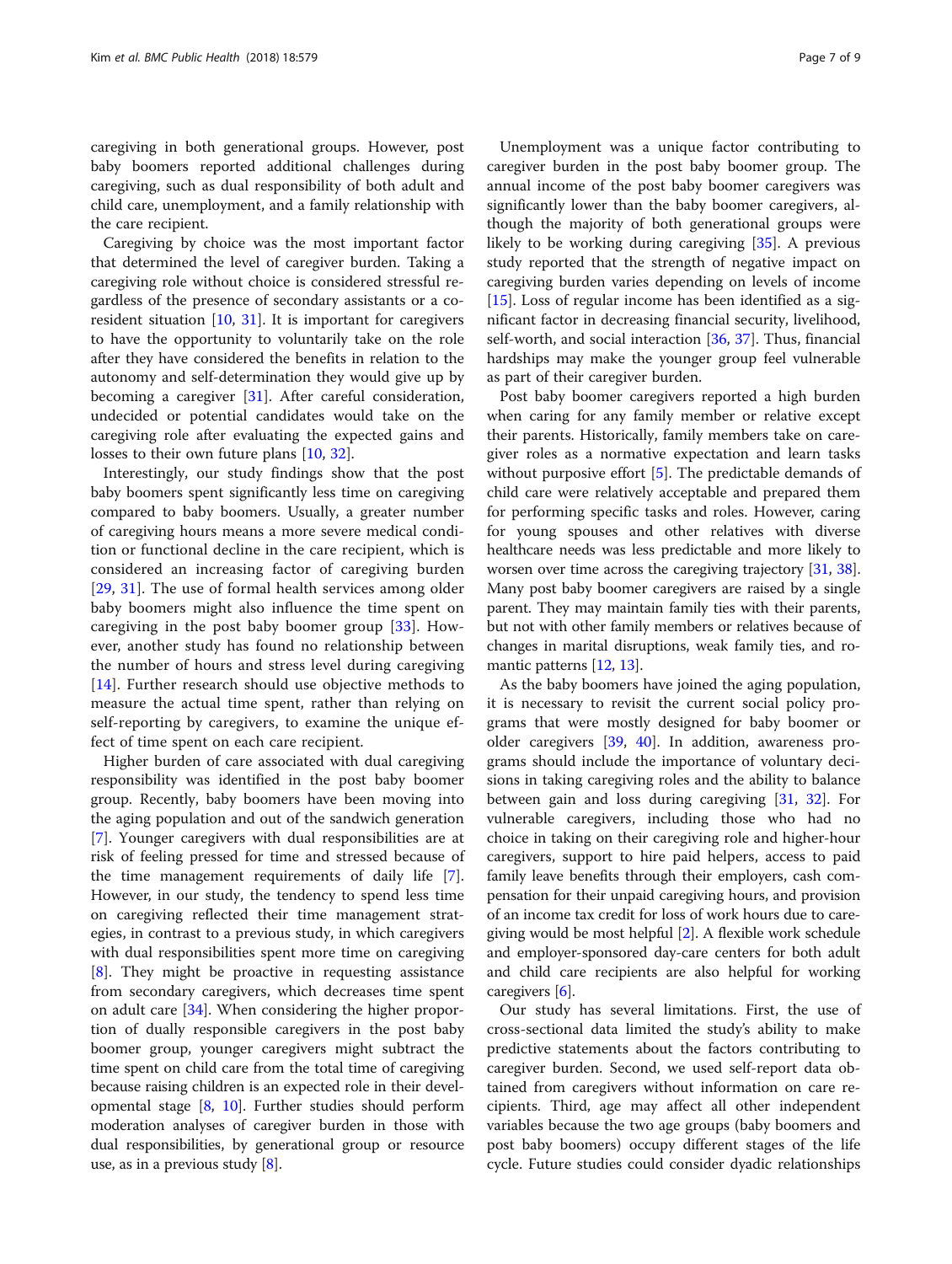<span id="page-7-0"></span>between caregivers and care recipients by adding information about the medical conditions of the care recipients. Longitudinal studies need to include validated multiple measures of psychological distress for comprehensive understanding of caregiver burden change over the lifetime within a specific age group.

# Conclusion

This study examined sociodemographic and caregivingrelated characteristics of informal caregivers in the United States and specified factors associated with subjective burden of care in each generational group. By comparing two generational caregiver groups, baby boomers and post baby boomers experience unique agerelated challenges associated with burden of care were identified. Compared to baby boomer group, post baby boomer caregivers are experiencing more time constraint and financial problems that conflict with their other responsibilities at home and work. Our study suggests that it is necessary to develop age-specific caregiving programs and resources tailored to the developmental needs of informal caregivers in different stages of life. In addition, specific vulnerable groups should have priority to receive the benefits of policies, such as those without choice and younger working caregivers.

#### Abbreviations

AARP: The American Association of Retired Persons; NAC: National Alliance for Caregiving; NH: Non-Hispanic

#### Acknowledgments

The authors appreciate the generosity of the National Alliance for Caregiving and the American Association of Retired Persons in allowing outside researchers to use their data.

### Funding

This research was supported by Basic Science Research Program through the National Research Foundation of Korea (NRF) funded by the Ministry of Education (NRF-2016R1D1A1B03932013) and Mo-Im Kim Nursing Institute, College of Nursing, Yonsei University.

#### Availability of data and materials

The data used in this study are available for scientists at universities and research institutes exclusively for scientific purposes at a free charge. The study data can be obtained from the website: [http://www.caregiving.org/](http://www.caregiving.org/research/open-data) [research/open-data/.](http://www.caregiving.org/research/open-data)

# Authors' contributions

All authors critically reviewed the manuscript, provided significant editing of the article, and approved the final manuscript. Each author uniquely contributed in the following specific research steps: HK, design and concept of analyses, supervision during data preparation, statistical analysis and interpretation of data, preparing the manuscript; SL, preparation of data, assisting with statistical analysis and preparing the manuscript; SH, design and concept of analyses and preparing the manuscript; MC, providing statistical validation and interpretation of data; JC, design and concept of analyses and preparing the manuscript.

#### Ethics approval and consent to participate

Prior to the interview, written informed consent was given by all participants of the NAC and AARP survey in 2014. The data were anonymized and de-identified with no personal information, with careful protection of confidentiality. The Institutional Review Board of College of Nursing at Yonsei University approved the exempt status prior to the secondary data analysis.

#### Competing interests

The authors declare that they have no competing interests.

## Publisher's Note

Springer Nature remains neutral with regard to jurisdictional claims in published maps and institutional affiliations.

#### Author details

<sup>1</sup>College of Nursing, Yonsei University, 50-1 Yonsei-ro, Seodaemun-gu, Seoul 03722, Republic of Korea. <sup>2</sup>Mo-Im Kim Nursing Research Institute, Yonsei University, 50-1 Yonsei-ro, Seodaemun-gu, Seoul 03722, Republic of Korea. <sup>3</sup>College of Nursing, Sungshin Women's University, 55 Dobong-ro 76ga-gil Gangbuk-gu, Seoul 01133, South Korea. <sup>4</sup>Department of Leadership & Professional Studies, School of Education & Human Development, College of Arts, Sciences & Education, Florida International University, 11200 SW 8th St. ZEB 250B, Miami, FL 33199, USA.

## Received: 10 October 2017 Accepted: 20 April 2018 Published online: 02 May 2018

#### References

- 1. International Alliance of Carer Organization. IACO 2014–2018 strategic business plan. 2015. [http://www.internationalcarers.org/wp-content/](http://www.internationalcarers.org/wp-content/uploads/2015/08/IACO-Strategic-Plan-2014-18-Approved-Jan-2015.pdf) [uploads/2015/08/IACO-Strategic-Plan-2014-18-Approved-Jan-2015.pdf](http://www.internationalcarers.org/wp-content/uploads/2015/08/IACO-Strategic-Plan-2014-18-Approved-Jan-2015.pdf). Accessed 4 Jan 2017.
- 2. National Alliance for Caregiving and the American Association of Retired Persons Public Policy Institute. Caregiving in the U.S. 2015. [http://www.](http://www.caregiving.org/wp-content/uploads/2015/05/2015_CaregivingintheUS_Final-Report-June-4_WEB.pdf) [caregiving.org/wp-content/uploads/2015/05/2015\\_CaregivingintheUS\\_Final-](http://www.caregiving.org/wp-content/uploads/2015/05/2015_CaregivingintheUS_Final-Report-June-4_WEB.pdf)[Report-June-4\\_WEB.pdf](http://www.caregiving.org/wp-content/uploads/2015/05/2015_CaregivingintheUS_Final-Report-June-4_WEB.pdf). Accessed 18 June 2017.
- 3. He W, Goodkind D, Kowal P. An aging world: 2015. Washington, DC: U.S. Census Bureau; 2016.
- 4. MetLife Mature Market Institute (MMMI). The MetLife study of caregiving costs to working caregivers: double jeopardy for baby boomers caring for their parents. New York: Metropolitan Life Insurance Company; 2011.
- 5. Guberman N, Lavoie JP, Blein L, Olazabal I. Baby boom caregivers: care in the age of individualization. Gerontologist. 2012;52:210–8.
- 6. DeRigne L, Ferrante S. The sandwich generation: a review of the literature. Florida. Public Health Rev. 2012;9:95–104.
- 7. Parker K, Patten E. The sandwich generation: rising financial burdens for middle-aged Americans. Washington, DC: Pew Research Center& Demographic Trends Projects; 2013.
- 8. Suh J. Measuring the "sandwich": care for children and adults in the American time use survey 2003-2012. J Fam Econ Iss. 2016;37:197–211.
- 9. Fingerman KL, Pitzer LM, Chan W, Birditt K, Franks MM, Zarit S. Who gets what and why? Help middle-aged adults provide to parents and grown children. J Gerontol B Psychol Sci Soc Sci. 2011;66:87–98.
- 10. Hou PY, Lai CK, Chung CS, Sham AK, Yeung CL. Young adults' experiences of their parents caring for a relative with dementia. Geriatr Gerontol Int. 2016;16:873–9.
- 11. Owram D. Born at the right time: a history of the baby-boom generation. Toronto: University of Toronto Press; 1996.
- 12. Hughes JW, Seneca JJ. America's demographic tapestry: baseline for the new millennium. New Brunswick: Rutgers University Press; 1999.
- 13. Fingerman KL, Pillemer KA, Silverstein M, Suitor JJ. The baby boomers' intergenerational relationships. Gerontologist. 2012;52:199–209.
- 14. Hoffman GJ, Lee J, Mendez-Luck CA. Health behaviors among baby boomer informal caregivers. Gerontologist. 2012;52:219–30.
- 15. Do EK, Cohen SA, Brown MJ. Socioeconomic and demographic factors modify the association between informal caregiving and health in the sandwich generation. BMC Public Health. 2014;14:362.
- 16. Badley EM, Canizares M, Perruccio AV, Hogg-Johnson S, Gignac MA. Benefits gained, benefits lost: comparing baby boomers to other generations in a longitudinal cohort study of self-rated health. Milbank Q. 2015;93:40–72.
- 17. Beutell NJ. Generational differences in work-family conflict and synergy. Int J Environ Res Public Health. 2013;10:2544–59.
- 18. Bastawrous M, Gignac MA, Kapral MK, Cameron JI. Adult daughters providing post-stroke care to a parent: a qualitative study of the impact that role overload has on lifestyle, participation and family relationships. Clin Rehabil. 2015;29:592–600.